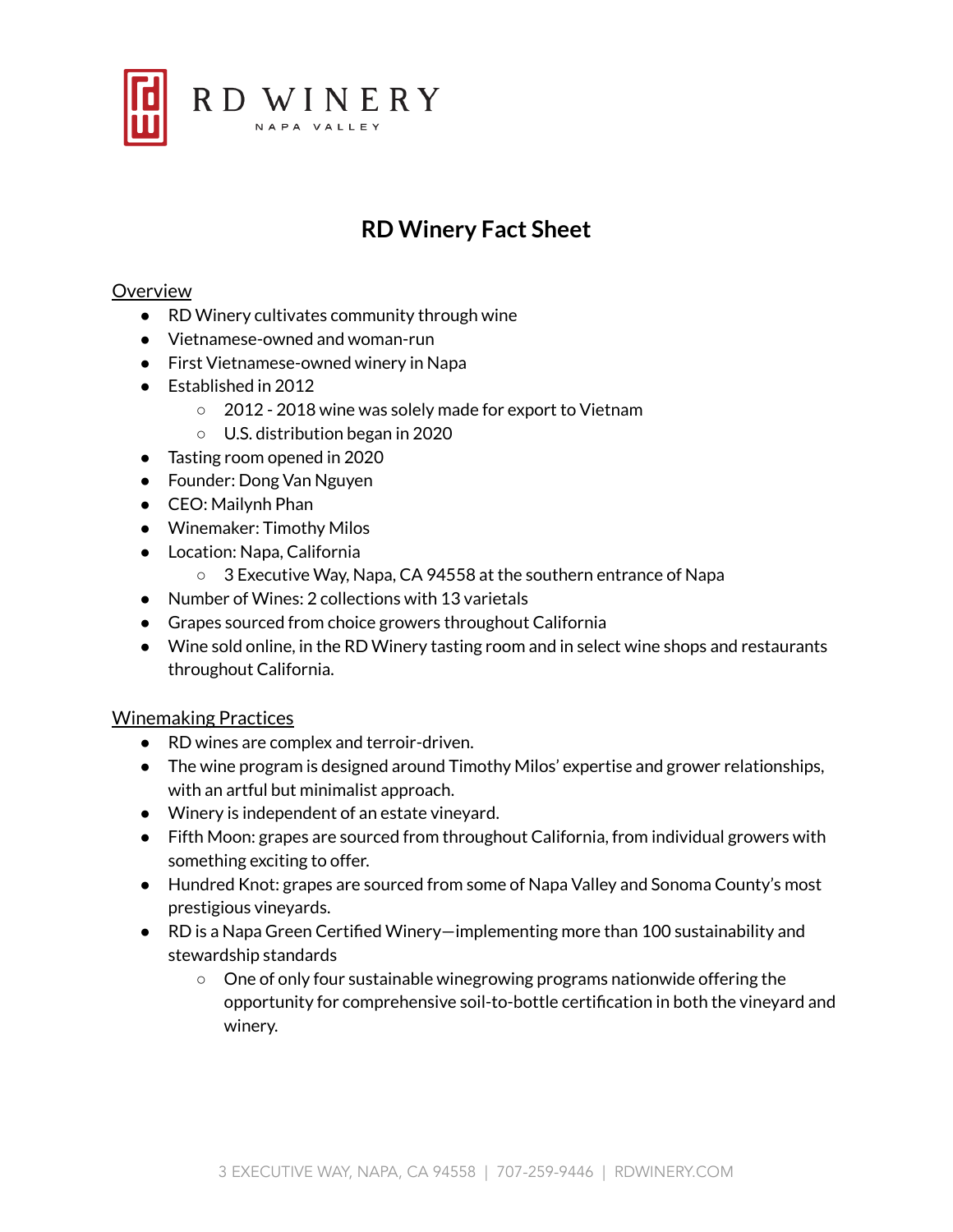

# Wines & Accolades

- Fifth Moon: versatile and easy-drinking
	- Fifth Moon is an ode to the Vietnamese summer solstice holiday celebrating new beginnings and community.
- Hundred Knot: classically styled, complex, and balanced
	- Hundred Knot is an ode to the fable, "The Hundred-knot Bamboo"—one of an underdog's triumph, and the power of unwavering courage, determination and honesty.
- Fifth Moon Wines
	- Rosé
	- Red Blend
	- Grüner Veltliner, 92 points *Wine Enthusiast*
	- Chenin Blanc
	- Malvasia Bianca
	- White Blend
- Hundred Knot Wines
	- Cabernet Sauvignon
	- Syrah
	- Grenache, 90 points *Wine Enthusiast,* 91 points *Sunset International Wine Competition,* Gold Medal *San Francisco Chronicle Wine Competition*
	- Pinot Noir
	- Zinfandel
	- Chardonnay
	- Sauvignon Blanc, 92 points *Wine Enthusiast*, Double Gold *San Francisco Chronicle Wine Competition*
- Wine Club available with seasonal shipments, 3- or 6-bottle options

# Winery Approach

- RD Winery takes a more inclusive approach to the Napa Valley wine experience.
	- Driven by founder Dong Van Nguyen's inspiring legacy and the traditions of altruism and community in Vietnamese culture.
- The winery is focused on ushering in greater diversity.
- The winery builds a sense of community and belonging without pretense.
- Diverse portfolio of wines appeals to consumers with varying palates and levels of knowledge.
- The tasting room is a safe space for all to ask questions and expand wine knowledge.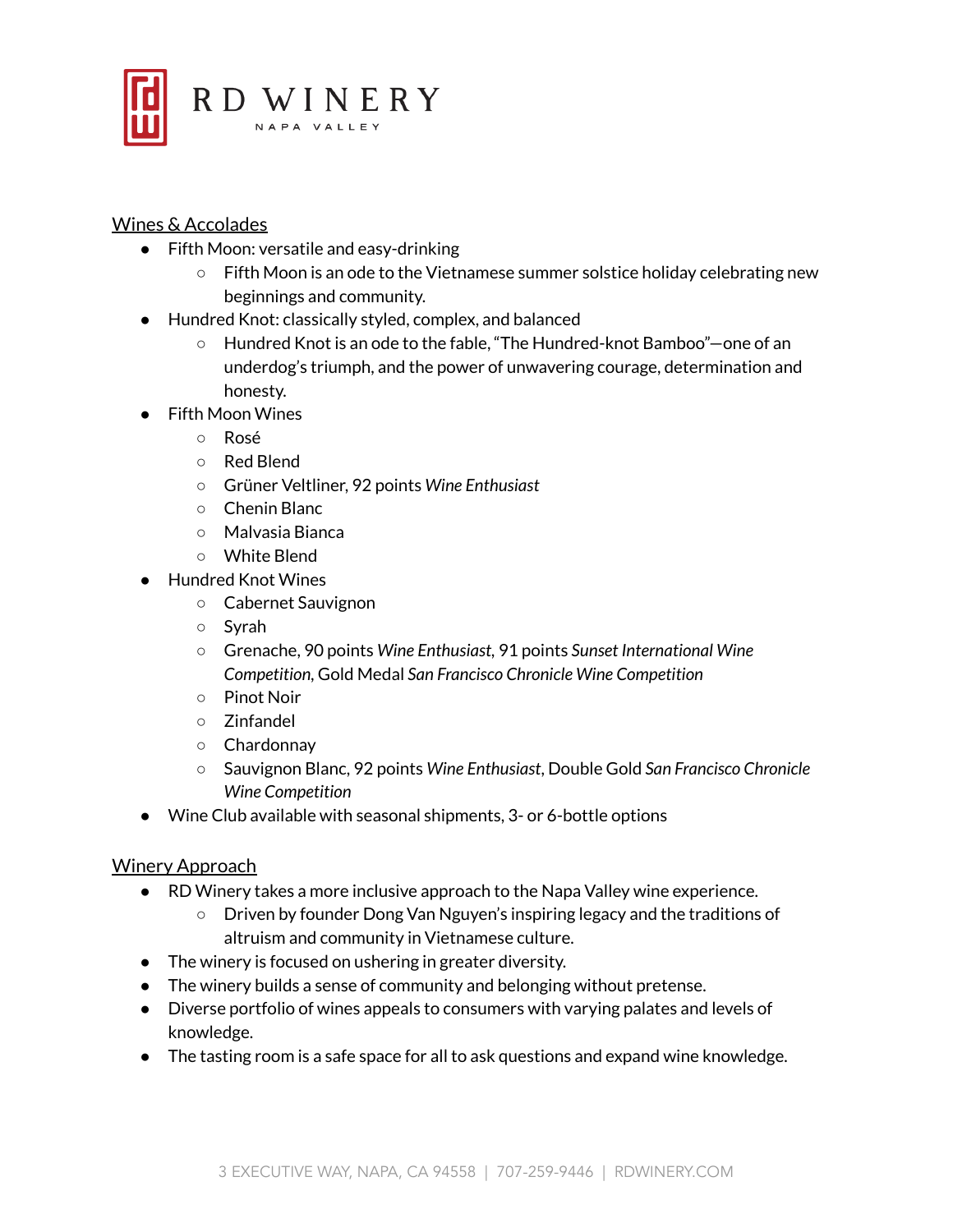

# Cuisine

- Napa's first all-Asian-cuisine pairing menu.
- Offered Friday-Sunday, advanced reservation required.
- Features an array of familiar and unexpected Asian flavors, alongside a flight of handpicked wines.
- Menu created in collaboration with Chef Max Ackerman of Sushi Monkey.
- Sample Menu:
	- Green Curry Dusted Popcorn
	- Poached Shrimp with a Kimchi Cocktail Sauce
	- Veggie Spring Roll with Tamarind Sweet Chili Sauce
	- Seasonal Chilled Soup– Spring Pea
	- Hoisin Pulled Pork Slider with Wasabi Slaw.

# Tasting Room Design

- RD Winery features both an indoor tasting room and a garden-side patio.
- Tasting room aesthetic and visitor experiences are inspired by Vietnamese culture and traditions.
- Accessible location for visitors to kick-off or wrap up a wine country tour, or enjoy a spontaneous visit.
- RD Winery gallery features artwork from Vietnamese artists Duong Ngoc Son, Lam Manh, Le Tan Loc, Nguyen Minh Son, and Tran Quang Dinh.

# Visitor Information

- Open Hours:
	- Thurs Sat, 10am 7pm
	- $\circ$  Sun Mon 10am 5pm
	- Closed: Tues-Wed
- Reservations and walk-ins are welcome.
	- Food pairing menu requires a 48-hour advance reservation.
- Tasting Experiences:
	- Seasonal Selection
	- Hundred Knot Tasting
	- Fifth Moon Tasting
	- Cost: \$25-\$55 per person
- Private Tours & Tastings available.
- Hosting for private events available.